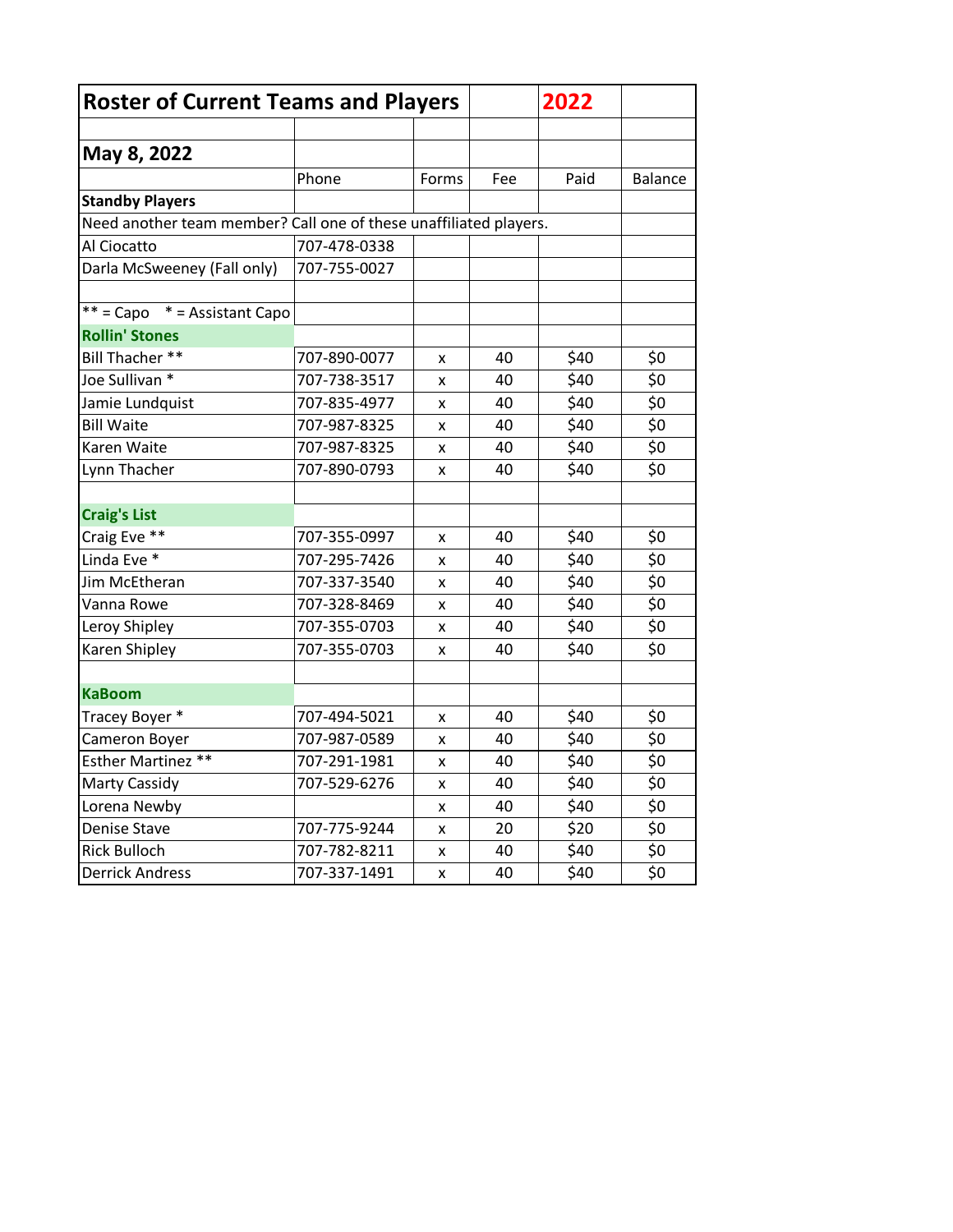| <b>New Kids on the Bocce</b> |                |   |    |      |                    |
|------------------------------|----------------|---|----|------|--------------------|
| Kurtis Woodard **            | 707-694-5384   | x | 40 | \$40 | \$0                |
| Valora Woodard               | 707-320-1419   | x | 40 | \$40 | \$0                |
| Ty Brand                     | 707-290-6742   | x | 40 | \$40 | \$0                |
| <b>Whitney Brand</b>         | 707-295-6666   | x | 40 | \$40 | \$0                |
| Cody Smith *                 | 707-738-9309   |   | 40 |      | \$40               |
| Jessica Smith                | 707-478-1012   |   | 40 |      | \$40               |
| Melissa Lav                  | 707-529-9989   |   | 40 |      | \$40               |
| <b>Chris Emberson</b>        | 707-295-7225   | x | 40 | \$40 | \$0                |
| Niki Emberson                | 707-350-4802   | x | 40 | \$40 | \$0                |
|                              |                |   |    |      |                    |
| <b>Lake County Wine-ers</b>  |                |   |    |      |                    |
| Gytha March                  | 707-928-5394   | X | 40 | \$40 | \$0                |
| Terry March *                | 707-928-5394   | Χ | 40 | \$40 | $\overline{\xi_0}$ |
| Danna Bell                   | 707 274-9391   | x | 40 | \$40 | \$0                |
| Mike Bell                    | 707 274-9391   | x | 40 | \$40 | \$0                |
| Susan Laymon                 | (707) 995-1461 | x | 40 | \$40 | \$0                |
| <b>Bill Laymon</b>           | (707) 995-1461 | x | 40 | \$40 | \$0                |
| April Agur                   | 707-928-9851   | Χ | 40 | \$40 | $\overline{\xi_0}$ |
| Jim Agur **                  | 707-928-9851   | Χ | 40 | \$40 | \$0                |
| <b>Teddy Duke</b>            | 707-888-6342   | X | 40 | \$40 | \$0                |
| <b>Sharon Sais</b>           | 707-987-8524   | X | 40 | \$40 | \$0                |
|                              |                |   |    |      |                    |
| <b>Romans</b>                |                |   |    |      |                    |
| Dave Fox **                  | 402-676-0350   | x | 40 | \$40 | \$0                |
| <b>Paul Bertlin</b>          | 707-583-3338   | x | 40 | \$40 | \$0                |
| Steve Robertson *            | 707-753-1478   | x | 40 | \$40 | \$0                |
| Mike Henley                  |                | x | 40 | \$40 | \$0                |
| Spike O'Keeffe               | 707-974-7876   | x | 40 | \$40 | \$0                |
| Dennis Bero                  | 707-987-3474   | x | 40 | \$40 | \$0                |
| Jone O'Keefe                 |                | x | 40 | \$40 | \$0                |
| Dawn Robertson               |                |   |    |      |                    |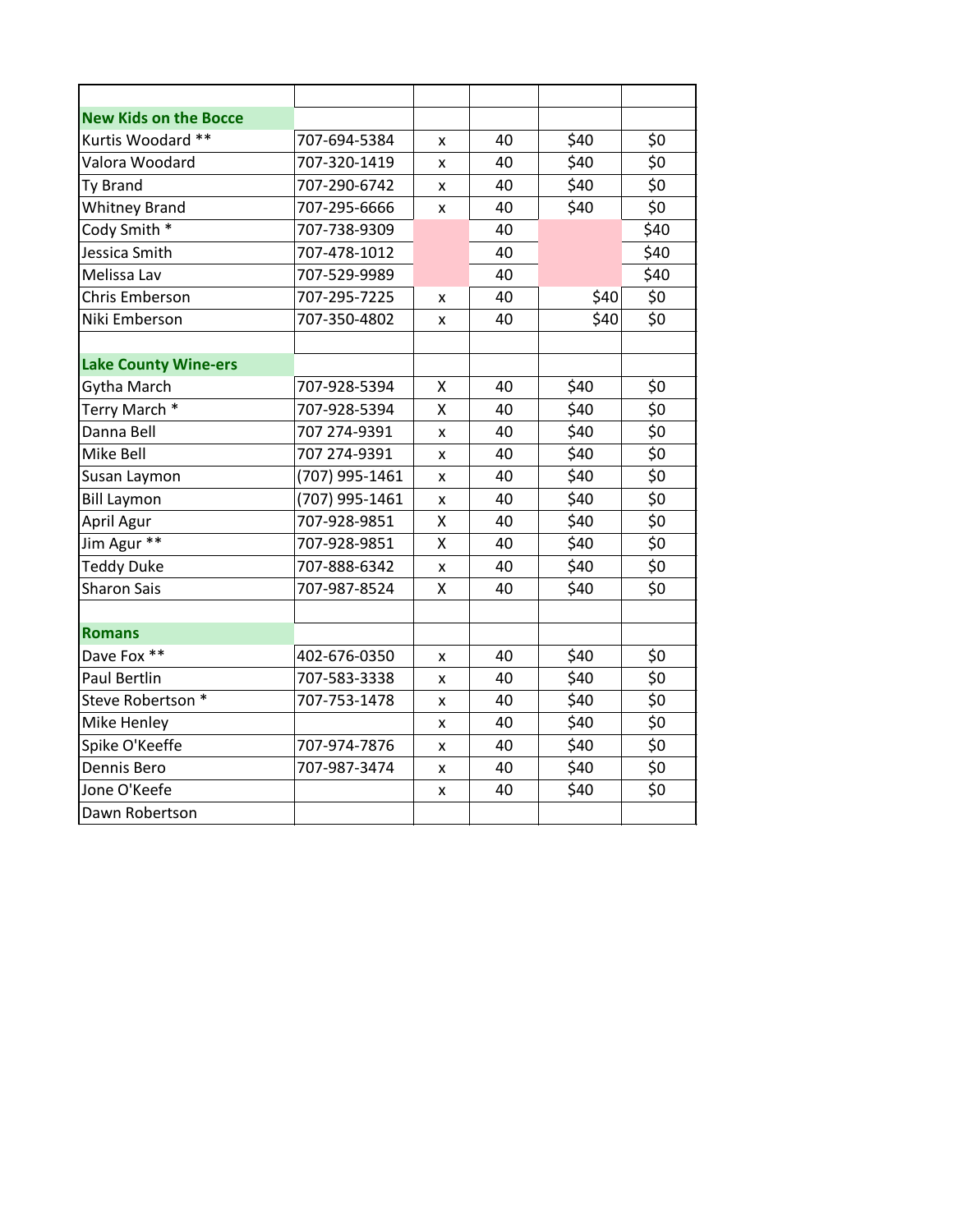| <b>Bocce Nova</b>      |              |   |    |      |                    |
|------------------------|--------------|---|----|------|--------------------|
| Monna Hull **          | 707-272-7009 | x | 40 | \$40 | \$0                |
| Jim Hull *             | 707-972-9109 | x | 40 | \$40 | \$0                |
| Cathie Horne           | 707-332-7477 | x | 40 | \$40 | \$0                |
| Pat Horne              | 707-987-3743 | x | 40 | \$40 | \$0                |
| <b>Ken Gonzales</b>    | 650-346-1966 | x | 40 | \$40 | \$0                |
| Eric Hanson            | 707-246-6601 | x | 40 | \$40 | \$0                |
| Debbie Marshall        | 406-250-1438 |   |    |      | \$0                |
|                        |              |   |    |      |                    |
| <b>Knuckleheads</b>    |              |   |    |      |                    |
| Freddy Fleenor         | 412-728-2843 | x | 40 | \$40 | \$0                |
| Don Elder              | 707-478-0438 | x | 40 | \$40 | \$0                |
| John Hess <sup>*</sup> | 202-999-9221 | x | 40 | \$40 | \$0                |
| Carl Lynch             | 707-812-9467 | x | 40 | \$40 | \$0                |
| Bill Elder**           | 714-203-2645 | x | 40 | \$40 | \$0                |
| Aaron Christianson     | 707-295-2276 | x | 40 | \$40 | \$0                |
| <b>Scott Hopkins</b>   |              | x |    |      |                    |
|                        |              |   |    |      |                    |
| <b>Living the Life</b> |              |   |    |      |                    |
| Cheri Johnson **       | 707-953-8567 | x | 40 | \$40 | \$0                |
| <b>Bruce Brashares</b> | 707-809-7114 | x | 40 | \$40 | \$0                |
| Syl Dupper             | 714-936-4204 | x | 40 | \$40 | \$0                |
| <b>Brent Dupper</b>    | 714-936-4204 | x | 40 | \$40 | \$0                |
| <b>Judy Knight</b>     | 707-987-8140 | x | 40 | \$40 | \$0                |
| Jody McCown *          | 415-806-9780 | x | 40 | \$40 | \$0                |
| Joy Ryan               | 707-987-4731 | x | 40 | \$40 | $\overline{\xi_0}$ |
| Tyra Lamar             | 405-313-1080 | x | 20 | \$20 | \$0                |
| <b>Jim Veroulis</b>    | 205-464-1504 | x | 20 | \$20 | \$0                |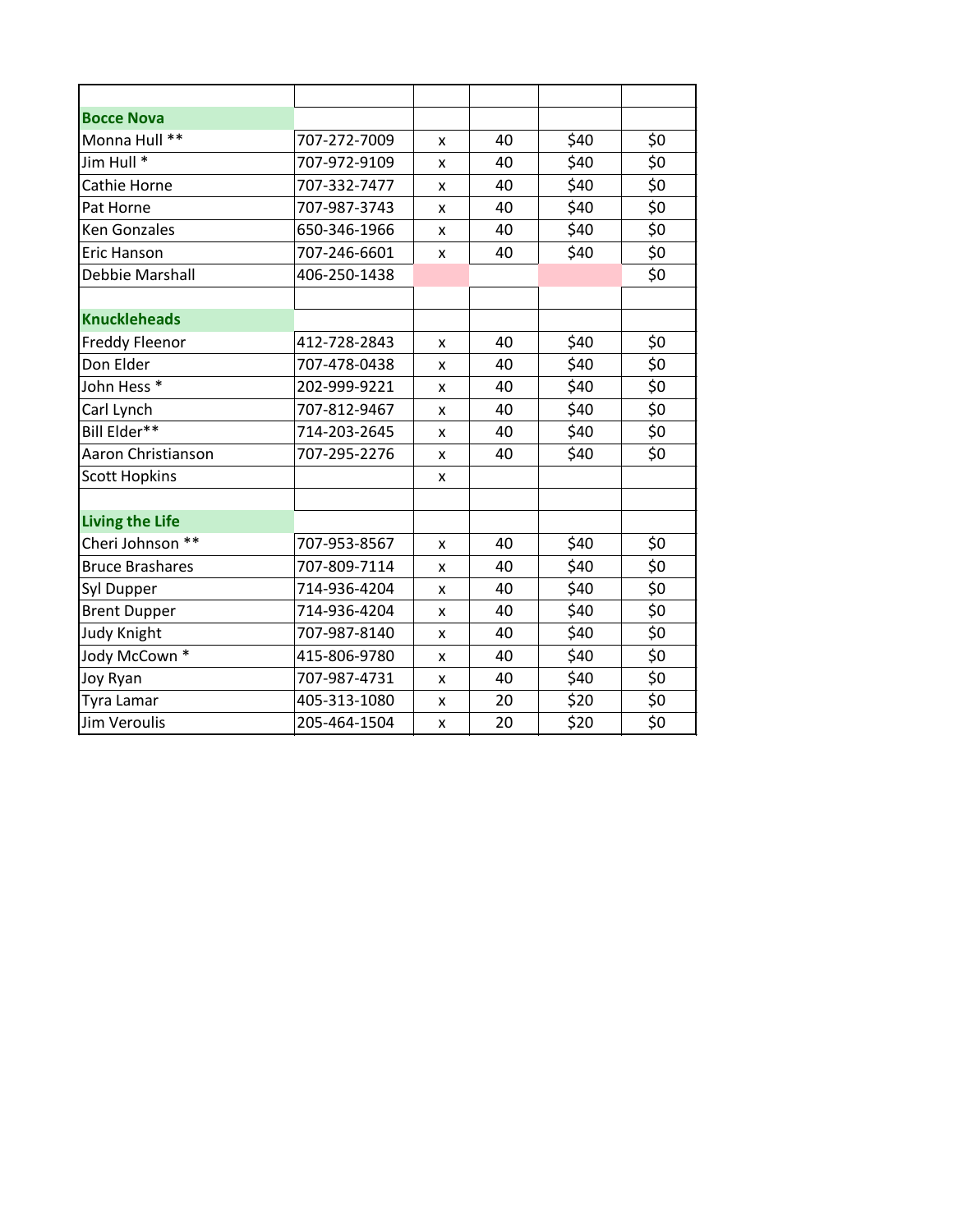| On a Roll                         |              |   |    |      |     |
|-----------------------------------|--------------|---|----|------|-----|
| Sarah Tumilty                     | 707-227-2237 | x | 40 | \$40 | \$0 |
| <b>Bradley Robertson</b><br>$***$ | 707-266-4004 | x | 40 | \$40 | \$0 |
| Alexis Bergman *                  | 707-530-3643 | x | 40 | \$40 | \$0 |
| Shawn OGorman                     | 707-364-5815 | x | 40 | \$40 | \$0 |
| Sara Forsell                      | 415-717-6939 | x | 40 | \$40 | \$0 |
| Vic Talamantes                    | 707-297-1965 | x | 40 | \$40 | \$0 |
| Dave Broadfoot II                 | 707-227-2237 | x | 40 | \$40 | \$0 |
|                                   |              |   |    |      |     |
| <b>Free Ballin'</b>               |              |   |    |      |     |
| John Tangermann**                 | 707-349-4749 | x | 40 | \$40 | \$0 |
| Kim Tangermann                    | 707-328-9367 | x | 40 | \$40 | \$0 |
| Mark Hollingsworth*               | 707-272-0029 | x | 40 | \$40 | \$0 |
| Ann Hollingsworth                 | 707-349-1127 | x | 40 | \$40 | \$0 |
| Chris Kinney                      | 707-799-3156 | x | 40 | \$40 | \$0 |
| <b>Grace Kinney</b>               | 707-206-1970 | x | 40 | \$40 | \$0 |
|                                   |              |   |    |      | \$0 |
| <b>Misfits</b>                    |              |   |    |      | \$0 |
| Tim Weber**                       | 707-953-8047 | x | 40 | \$40 | \$0 |
| Cindy Weber*                      | 707-953-5924 | x | 40 | \$40 | \$0 |
| Mark Humphrey                     | 707-355-0673 | x | 40 | \$40 | \$0 |
| Linda Humphrey                    | 707-355-0667 | x | 40 | \$40 | \$0 |
| Zoi Brasico                       | 707-318-4916 | x | 40 | \$40 | \$0 |
| <b>Ken Davis</b>                  | 707-333-3571 | x | 40 | \$40 | \$0 |
| Larry McDowell                    |              | x | 40 | \$40 | \$0 |
| Denise McDowell                   | 707-355-2344 | x | 40 | \$40 | \$0 |
| Gail Brand                        | 707-535-6970 | x | 40 | \$40 | \$0 |
| <b>Richard Brand</b>              | 707-535-6970 | x | 40 | \$40 | \$0 |
|                                   |              |   |    |      |     |
| <b>Lawn Rangers</b>               |              |   |    |      |     |
| DeAnna Lafave **                  | 707-481-9218 | X | 40 | \$40 | \$0 |
| George LaFave *                   | 707-217-9207 | x | 40 | \$40 | \$0 |
| Colleen Mann                      | 707-372-6986 | x | 40 | \$40 | \$0 |
| Ellen Teahan                      | 415-608-1825 | X | 40 | \$40 | \$0 |
| <b>Hans Bigall</b>                | 707-888-5371 | x | 40 | \$40 | \$0 |
| Patti Crase                       | 707-332-5680 | X | 40 | \$40 | \$0 |
| John Mann                         | 707-372-6985 | x | 40 | \$40 | \$0 |